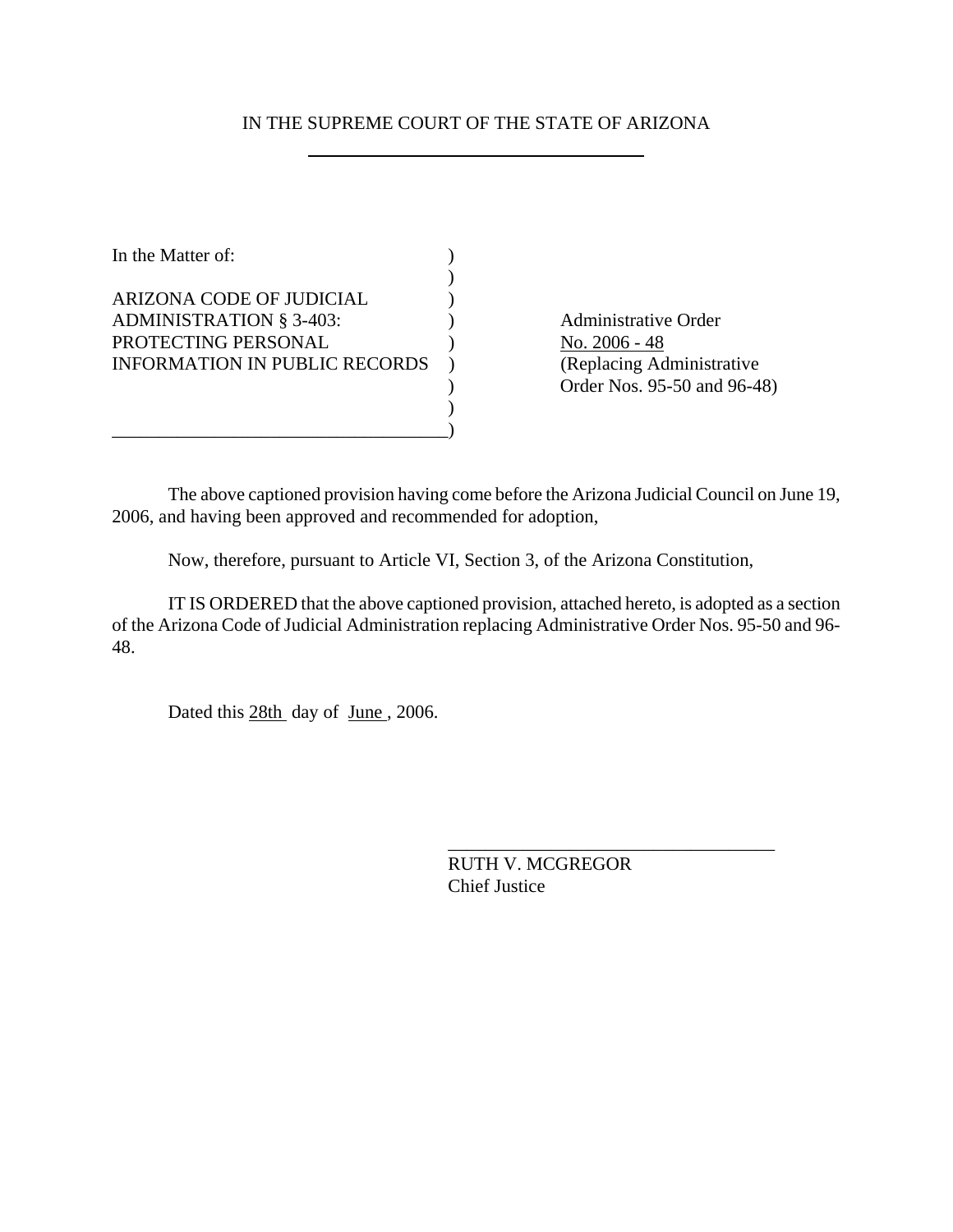## **ARIZONA CODE OF JUDICIAL ADMINISTRATION Part 3: Superior Court Chapter 4: Administration Section 3-403: Protecting Personal Information in Public Records**

- **A. Purpose.** A. R. S. §§ 11-483, -484, 16-153 and 28-454 authorize specified categories of public officials and others to seek an order from the presiding judge in their county of residence that protects from public inspection their home addresses and phone numbers appearing in specified public records. The procedures established in this section are intended to ensure uniform processing of applicants' affidavits consistent with the intent of this legislation.
- **B. Eligibility.** Any qualified applicant may request public access to their residential address and telephone number be restricted in public records of the County Recorder, Treasurer and Assessor pursuant to A.R.S. §§ 11-483, -484 and 16-153 and from records maintained by the Motor Vehicle Division of the Department of Transportation pursuant to A.R.S. § 28-484, by filing an affidavit with the presiding judge of the county in which they reside.
- **C. Form of Affidavit.** The Administrative Office of the Courts shall develop and distribute to the courts appropriate forms for applicants to use in seeking this relief. Affidavit forms shall be available at no cost from the clerks of superior court, justices of the peace, municipal courts, county recorders, election offices, and the supreme court's website.
- **D. Filing the Petition.** Upon receipt of an affidavit or affidavits, the presiding judge of the superior court shall file with the clerk a petition on behalf of all requesting affiants. Each affidavit presented shall be attached to the petition. In the absence of an affidavit that contains a request for immediate action and that is supported by facts justifying an earlier consideration, the presiding judge may accumulate affidavits and file a petition at the end of each quarter.
- **E. Processing the Court's Order.** The presiding judge shall review the petition and each attached affidavit to determine whether the action requested shall be granted. The presiding judge by written order shall grant the petition if the judge concludes that this action will reduce a danger to the life or safety of the affiant or another person. The affidavits for which the petition is granted shall be forwarded under a single order to the clerk of the superior court for filing under seal. The presiding judge shall ensure that notice is provided to the affiant or the affiant's commanding officer once the order has been signed.
- **F. Clerk's responsibilities.** Upon receipt of the signed order, the clerk shall immediately deliver the approved affidavits with a copy of the order signed by the presiding judge as follows:
	- 1. If the order is directed at the county recorder pursuant to A.R.S. §§ 11-483 or 16-153, the clerk shall deliver the order and a copy of the affidavit to the county recorder.